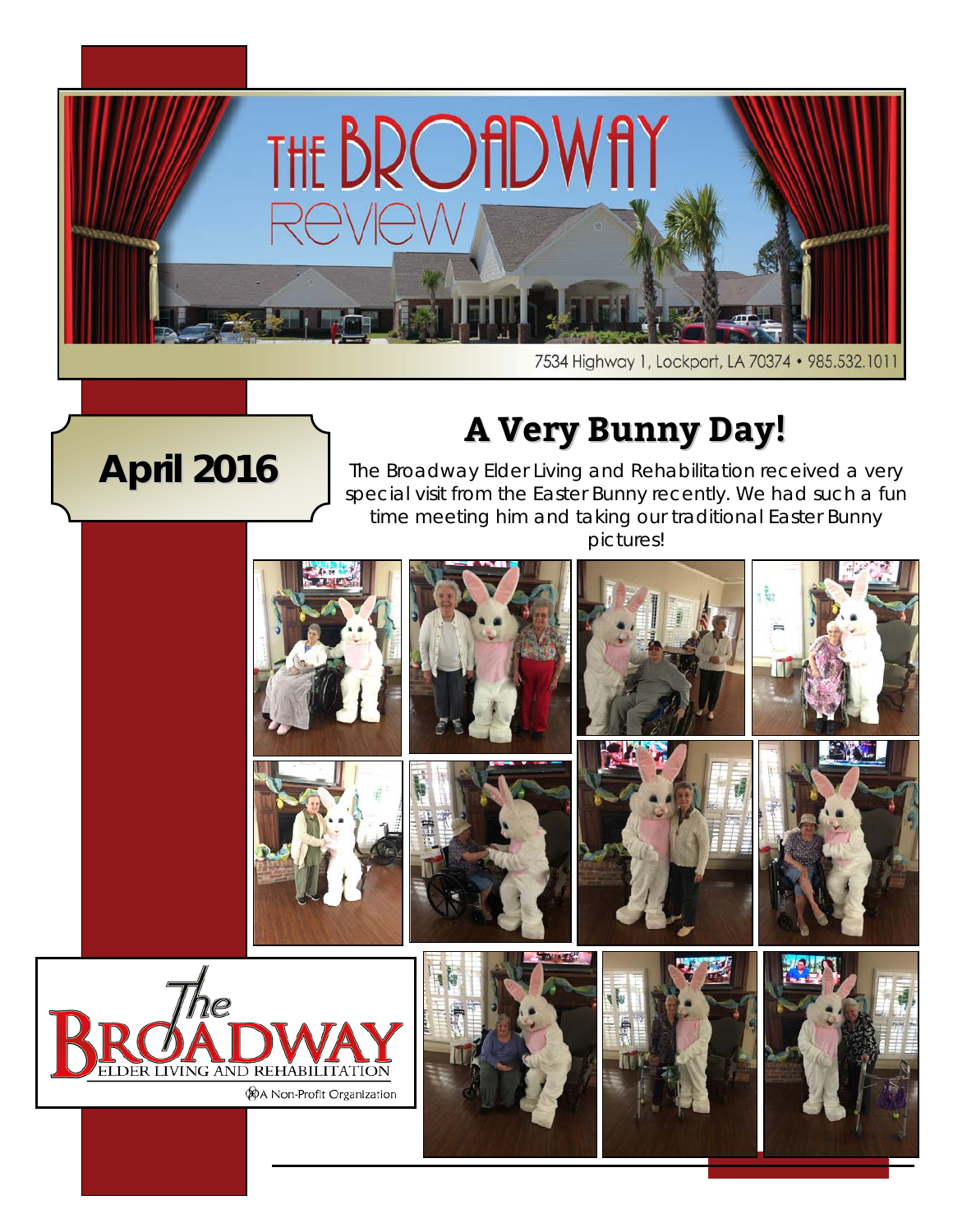## Page 2 of 6 The Broadway Review



**Ms. Isabelle Boudreaux**

#### **Resident of the Month**

Ms. Isabelle has such a kind spirit. She loves visiting the Activity Department daily. She volunteers cutting coupons and helping with bingo, and loves sharing her snacks and treats. She has overcome a lot and keeps pushing no matter what obstacles she is faced with – in fact, she is known to some as the "Bionic Woman."



**Jeanne Landry, Human Resources**

#### **Employee of the Month**

Ms. Jeanne is known as our very own "Martha Stewart." She is very creative and talented, and always willing to assist others. Residents love to visit her daily for casual conversation because she's so wonderful to talk to!

## Happy Birthday!

#### **Residents:**

| Rita W      |
|-------------|
| Alma W.     |
| Rose G.     |
| Flmo B.     |
| Madeline T. |
| Fvariste G. |
| Thelma D.   |
| Thelma L    |
| Harris T.   |
|             |

#### **Employees:**

| 4/06 | Marquita Randell       | 4/01 |
|------|------------------------|------|
| 4/07 | <b>Eboney Gale</b>     | 4/04 |
| 4/10 | <b>Bernice Green</b>   | 4/05 |
| 4/19 | Tarshelda Green        | 4/06 |
| 4/21 | Catera Young           | 4/08 |
| 4/22 | <b>Destiny Gabriel</b> | 4/09 |
| 4/24 | Shelia Schouest        | 4/10 |
| 4/24 | <b>Angel Hebert</b>    | 4/17 |
| 4/28 | Deidre Broomfield      | 4/22 |
|      | Annette Leblanc        | 4/23 |
|      | Linette Richard        | 4/23 |
|      | Jamielynn Theriot      | 4/23 |
|      | Natoya Coleman         | 4/26 |
|      | <b>Jill Loupe</b>      | 4/28 |
|      |                        |      |



### **Therapy Resident of the Month: Mr. Alcide Champagne**

Mr. Champagne is one of our friendliest patients. He always comes to therapy with a smile on his face, ready for the day ahead. He is wonderful at helping other residents get acclimated to the therapy department. He often knows most of our new residents from out in the community, and when he doesn't, he will quickly introduce himself! He works very hard in therapy and enjoys the progress he has made. We look forward to helping Mr.

Champagne reach all of his goals!

## Happy Anniversary!

- Charlet Hall 3 years
- Michelle Hester 3 years
- Michele Aldridge 3 years
- Leslie Thompson 6 years
- Angel Hebert -6 years
- Cora Chambers 9 years
- Lisa Triggs 12 years
- Linette Richard 14 years

## Thanks to everyone for their hard work and dedication!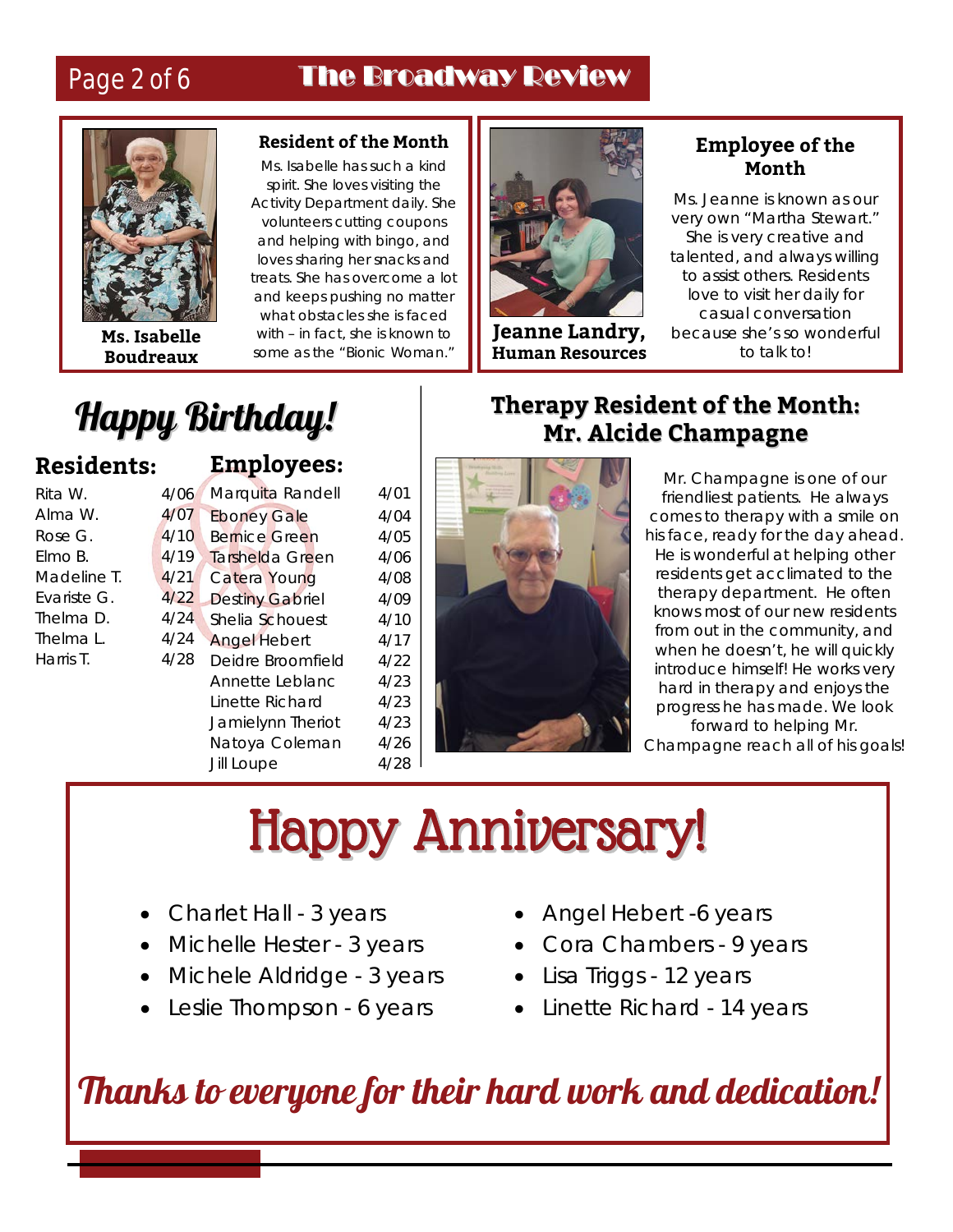## **Surrounding Ourselves in Green**

Every year on March 17, the Irish and the Irish-at-heart across the globe observe St. Patrick's Day. What began as a religious feast day for the patron saint of Ireland has become an international festival celebrating Irish culture with parades, dancing, special foods and a whole lot of green. We participated at The Broadway with festivities of our own! We dressed in our green apparel and enjoyed St. Patty's activities throughout the day!





## Our Mission

Our mission is to enable our residents to live life to its fullest, regardless of age or health, with compassion, understanding, respect, dignity, and caring support.

### alzheimer's  $\{ \}$  association<sup>®</sup>

**Locations of the Bayou Area Alzheimer's Support Groups:**

**Thibodaux Regional Medical Center** 2nd Tuesday of every month 11am – 12pm 602 N Acadia, Thibodaux

**Terrebonne Place** 3rd Tuesday of every month  $1pm - 2pm$ 1163 Museum Drive, Houma

**Maison Jardin** 3rd Wednesday of every month 1pm – 2pm 516 Roderick St., Morgan City

**The Broadway Elder Living & Rehab**  4th Wednesday of every month 1:30pm - 2:30pm 7534 Hwy 1 South, Lockport

For more information or to attend one of these support groups, please contact **Courtney Carrere** at **(504)329-9646.**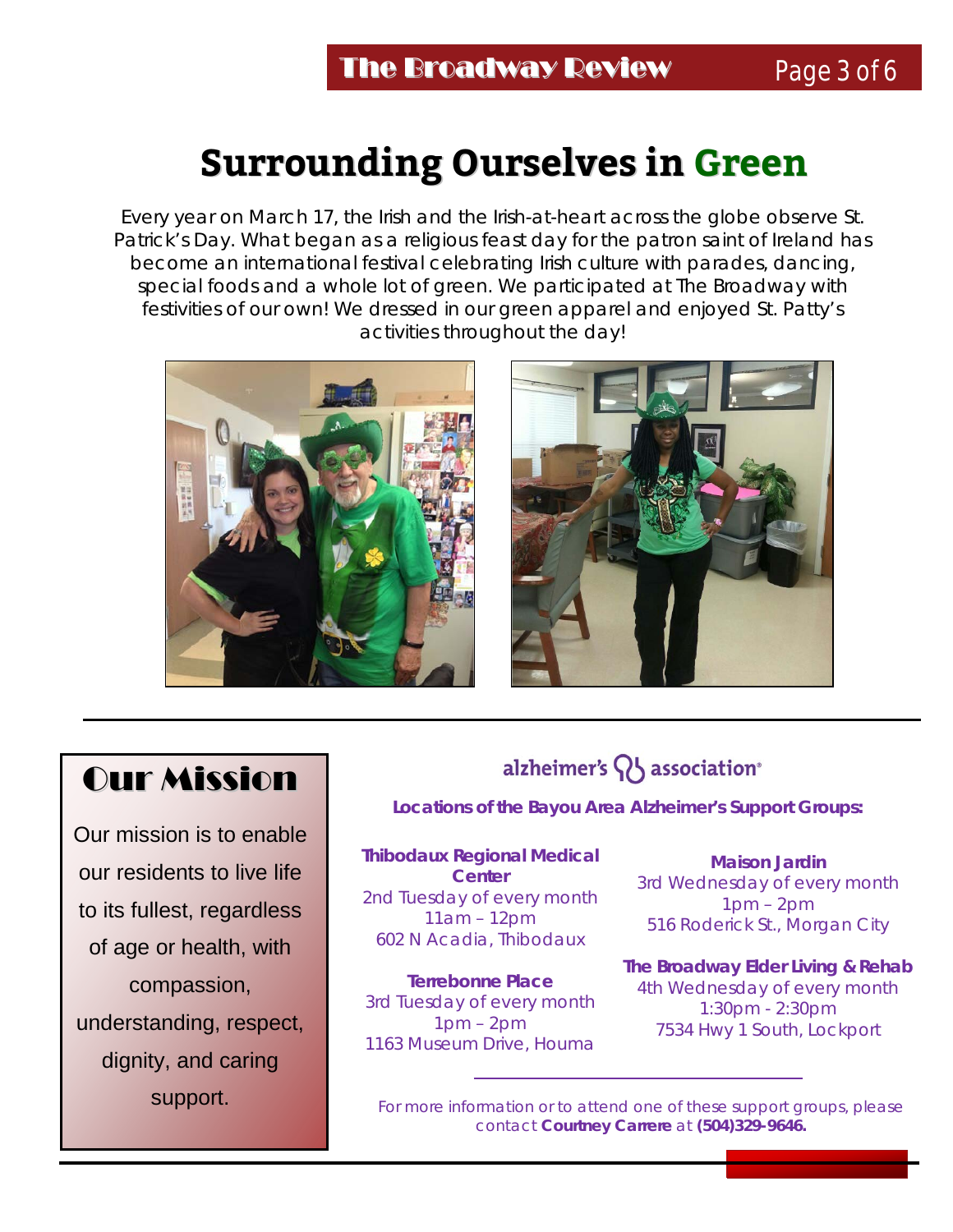#### The Broadway Elder Living & Rehabilitation

**7534 Highway 1, South Lockport, LA 70374**

> **PHONE: (985) 532-1011**

**FAX: (985) 532-1015**

**EMAIL: tbourda@elderoutreach.com**



L

## **Administrative Staff:**<br>Administrator

**Administrator Business Office Manager** Lynn Guillote-Fos **Human Resources Manager** Jeanne Landry **Marketing Director Courtney Carrere Director of Nursing Shaina Bourda Asst. Director of Nursing Melissa Boudreaux CNA Supervisor** Leslie Thompson **Medicare Coordinator** Karrie Savoie **Medicaid Coordinator** Jenny Rasid **Clinical Coordinator** Melinda Derouen **Social Services Director** Readonna Houston **Dietary Manager Linette Richard Medical Records** Tonya Bouzigard **Maintenance Supervisor** Byron Breaux **Activity Director** Tameka Bourda **Rehab Manager** Jamie Coleman **Therapy Office Manager** Ashley Rodrigue **Housekeeping Supervisor** Cora Chambers **Resident Case Manager** Tarrasa Mott

#### REMINDERS …

- Please label your loved ones' clothing and items, even if you do their laundry.
- Bring zip lock bags or sealed containers for food storage.
- Help keep your loved one's closet neat by cleaning it out seasonally.
- Please do not display items on lights.
	- **No hand written signs please! Thank you!**



**7534 Highway 1, South Lockport, LA 70374**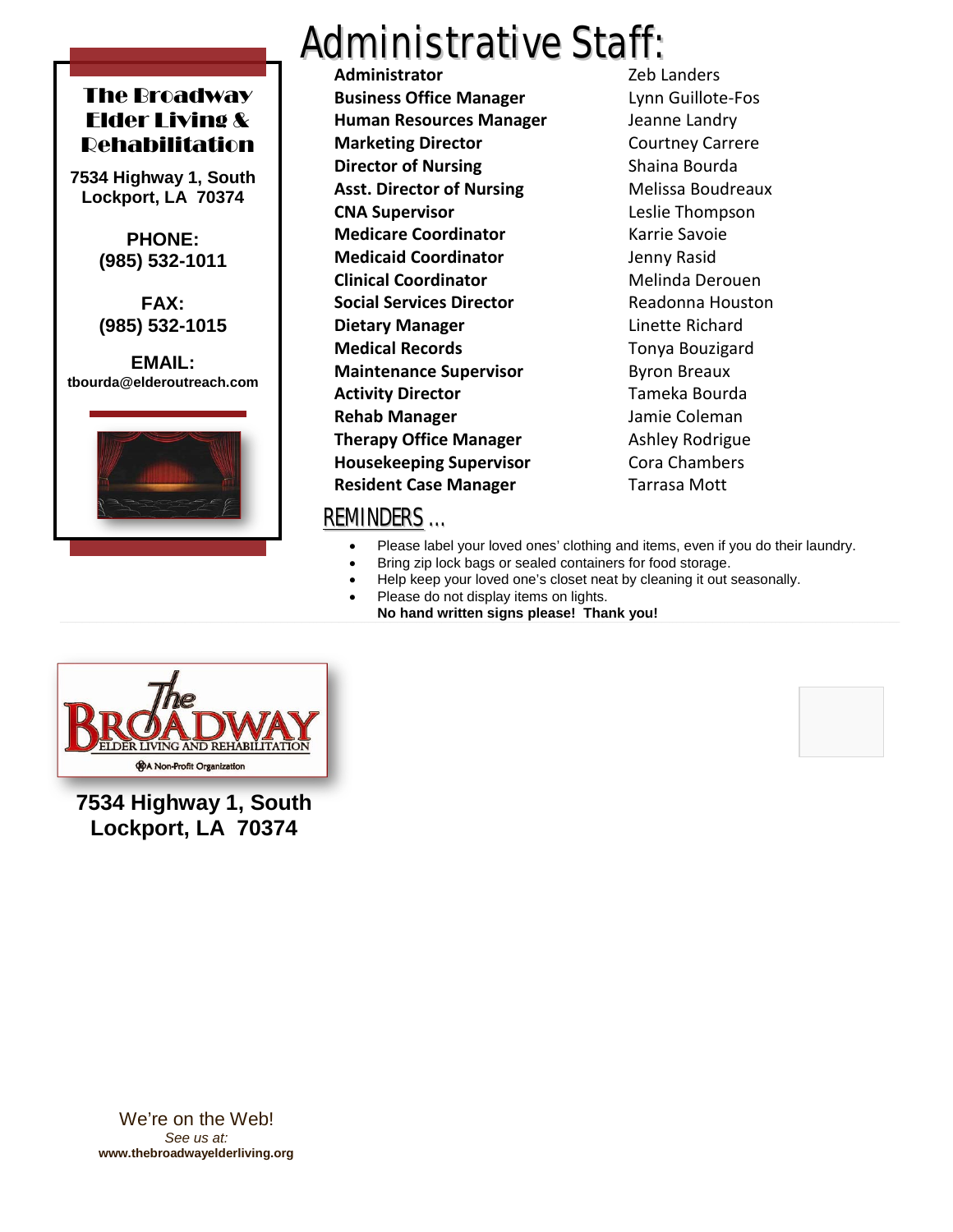# **Volunteer Appreciation:**

## **Happy National Volunteer Week! April 12th-18th**

The Broadway Elder Living & Rehabilitation would like to express our heartfelt gratitude to each and every one of our volunteers who help us accomplish our goal of providing healthcare well beyond ordinary. We truly appreciate and admire your dedication.



We would like to formally invite you to join us for our Volunteer Luncheon on Wednesday, April 13th, at 1:15PM in the Broadway Dining Room. We will be celebrating our volunteers are welcoming anyone who would like to volunteer their time and efforts at The Broadway Elder Living at Rehabilitation. See you there!

"Volunteers do not necessarily have the time – they just have the heart."

- Elizabeth Andrew